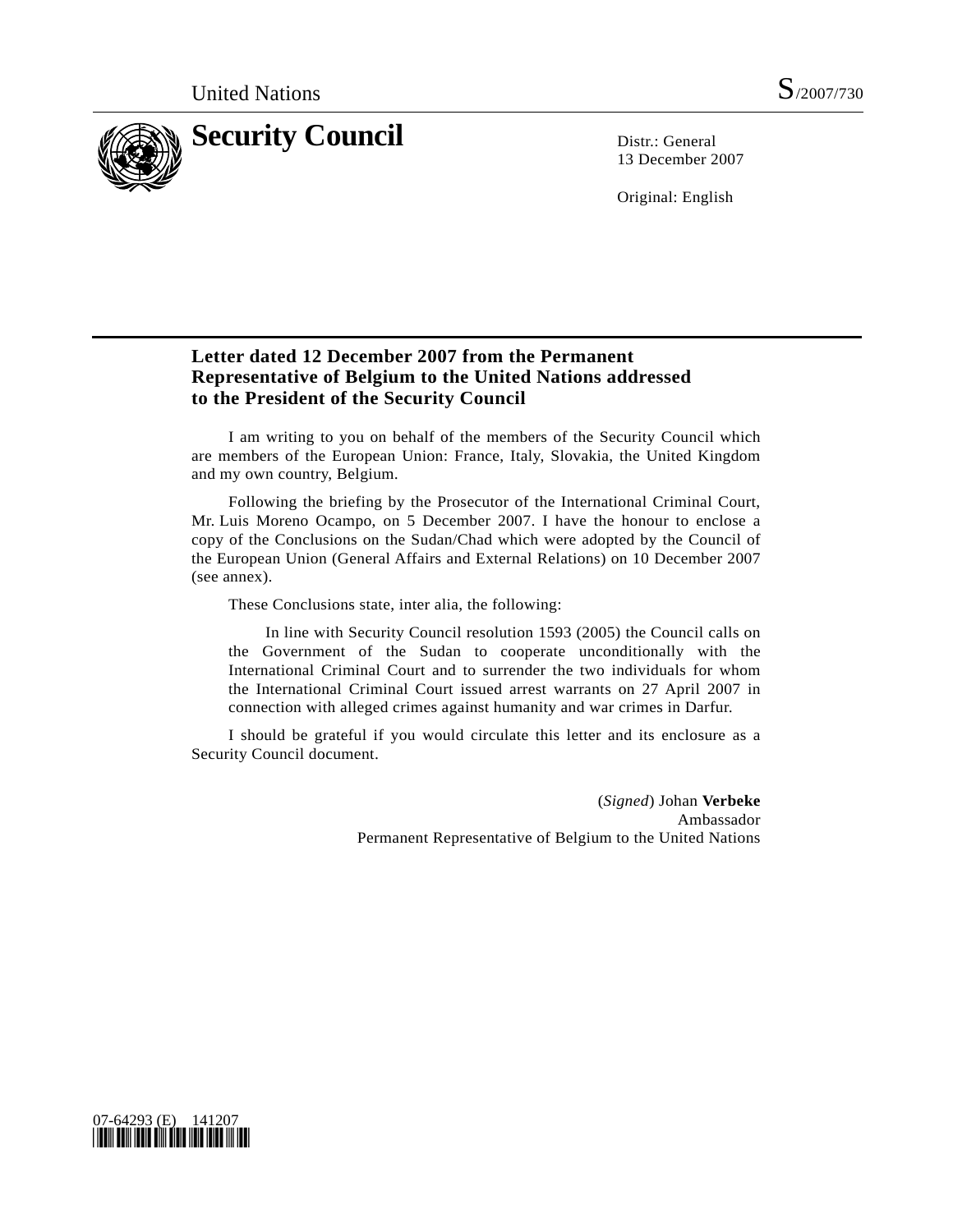## **Annex to the letter dated 12 December 2007 from the Permanent Representative of Belgium to the United Nations addressed to the President of the Security Council**

[Original: English and French]

## **Sudan/Chad: Council conclusions**

The Council adopted the following conclusions:

- 1. The Council reaffirms its strong support for the African Union's and the United Nations ongoing efforts to solving the conflict in Darfur and reiterates its firmly held view that a lasting and inclusive peace will be best secured through a comprehensive and regional approach to the conflict.
- 2. The Council is deeply concerned about the prospects for the African Union-United Nations Hybrid Operation in Darfur (UNAMID) following the briefing provided to the Security Council by Under-Secretary-General Jean-Marie Guéhenno on 27 November 2007.
- 3. The Council draws attention to the lack of cooperation by the Government of the Sudan concerning the deployment of an effective force. The Council underlines that the UNAMID mission is operating under a Security Council resolution and that any obstruction by the Government of the Sudan or by other parties will be in direct opposition to the will of the Security Council. The Council reiterates its readiness to consider further measures notably in the United Nations framework, against any party that obstructs a prompt deployment of an effective force.
- 4. The Council recognizes the Comprehensive Peace Agreement as the bedrock of long-term stability and the way forward for democracy in the Sudan and urges both the National Congress Party (NCP) and the Sudan People's Liberation Movement (SPLM) to resolve points of contention in implementation of the Comprehensive Peace Agreement as soon as possible, notably the demarcation of the Abyei border and the redeployment of troops.
- 5. The Council welcomes the start of the political talks in Sirte, Libya, on 27 October, as the beginning of a process to ensure lasting peace in Darfur. The Council reiterates its support for the mediation under the auspices of the United Nations and the African Union, welcomes the involvement of civil society, and urges rebel movements to continue their efforts to unify further and prepare for the start of negotiations. The Council reconfirms its readiness to provide all possible support to the talks and welcomes the efforts made by member States, the European Commission and the European Union Special Representative for the Sudan, including through their various contributions to the African Union/United Nations trust fund established for that purpose. The Council stresses that the talks must be underpinned by improved security, in particular through an early commitment by all parties to a verifiable cessation of hostilities. The Council recalls its position that any party failing to engage constructively in the peace process is to be considered as an obstacle to peace and that it will promote appropriate further measures against it, notably in the Union Nations framework, in line with Security Council resolution 1591 (2005).